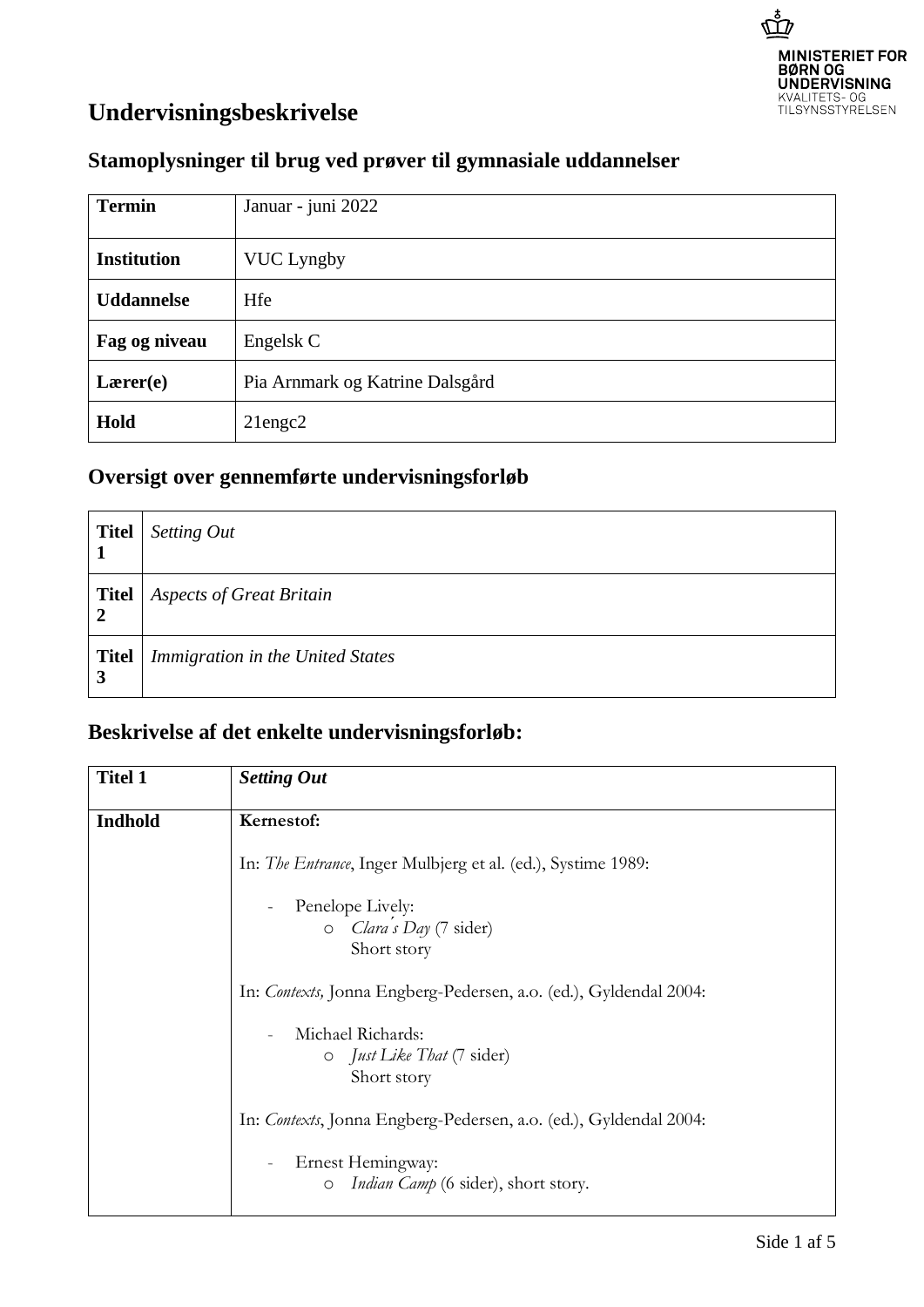|                                       |                                                                                                                                                                                                                                                                                                                                                                                                                                                                                                                                                                                                                                                                                                                                                                                                                                                                                                                                                         | <b>MINISTERIET FOR</b><br><b>UNDERVISNING</b> |
|---------------------------------------|---------------------------------------------------------------------------------------------------------------------------------------------------------------------------------------------------------------------------------------------------------------------------------------------------------------------------------------------------------------------------------------------------------------------------------------------------------------------------------------------------------------------------------------------------------------------------------------------------------------------------------------------------------------------------------------------------------------------------------------------------------------------------------------------------------------------------------------------------------------------------------------------------------------------------------------------------------|-----------------------------------------------|
|                                       | Shortfilm:<br>Washdays, Simon Neal, 2009 (4 sider)<br>Papegøjebogen - en differentieret engelsk grammatik, Andrico, 2014, Clara<br>Ehrenreich, Astrid Holm, Bodil Riis og Jette Steensen.<br>Ordbogen.com<br>https://www.ordbogen.com/da/<br>Supplerende materiale:                                                                                                                                                                                                                                                                                                                                                                                                                                                                                                                                                                                                                                                                                     | <b>YRELSEN</b>                                |
| Omfang                                | In: Contexts, Jonna Engberg-Pedersen, a.o. (ed.), Gyldendal 2004:<br>Tools (13 sider)<br>Native Americans History and Culture (2 sider)<br>https://www.youtube.com/watch?v=XS8DEjd2QBg<br>Ca. 42 lektioner á 45 min. / ca. 60 sider                                                                                                                                                                                                                                                                                                                                                                                                                                                                                                                                                                                                                                                                                                                     |                                               |
| <b>Særlige</b><br>fokuspunkter        | The topic focuses on:<br>The relationships between parents and children, lovers, adults, the individual<br>O<br>and the surrounding world as represented in short film and English novels in<br>different English-speaking cultures (Great Britain, Australia and the United<br>States) and eras.<br>The main focus: the development of the identity of the individual and the<br>O<br>associated inherent possibilities and limitations posed by different cultures<br>and eras in various English-speaking cultures. These are key to an<br>understanding of specific national-, regional and gender identities in historic-<br>and contemporary English-speaking cultures.<br>Introduction to analytical terms used for analysing fiction and non-fiction.<br>O<br>Oral proficiency: discussing the texts, expression opinions.<br>O<br>Putting texts into a broader context.<br>$\circ$<br>Introduction English grammar and grammar exercises.<br>O |                                               |
| <b>V</b> æsentligste<br>arbejdsformer | Klasseundervisning, par- og gruppearbejde, gruppepræsentationer samt<br>grammatikøvelser.                                                                                                                                                                                                                                                                                                                                                                                                                                                                                                                                                                                                                                                                                                                                                                                                                                                               |                                               |

| <b>Titel 2</b>        | <b>Aspects of Great Britain</b>                                         |
|-----------------------|-------------------------------------------------------------------------|
| Indhold<br>Kernestof: |                                                                         |
|                       | In: Worlds of English, Anne Mette Finderup og Agnete Fog, Systime 2021: |

 $\vec{\mathbb{P}}$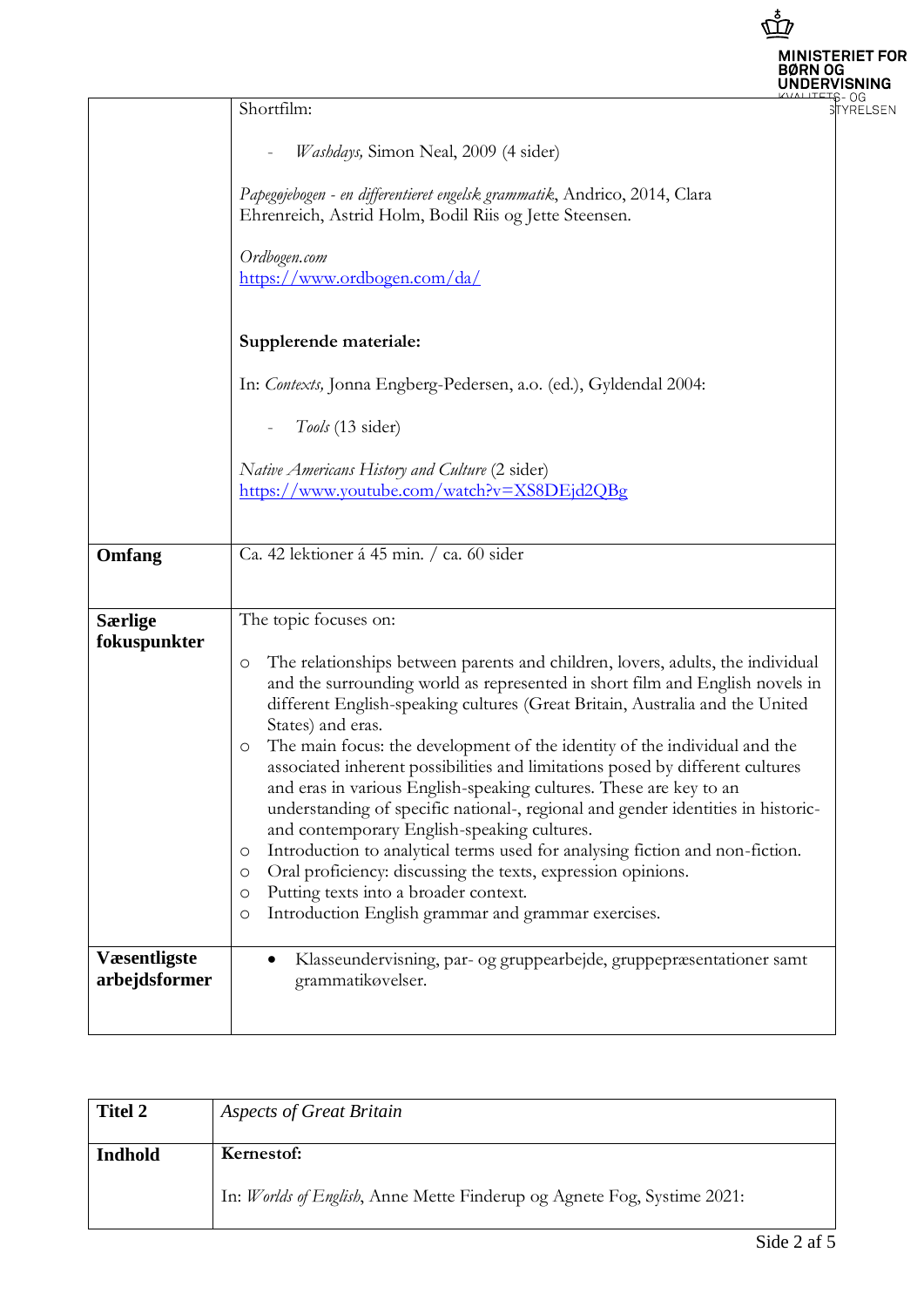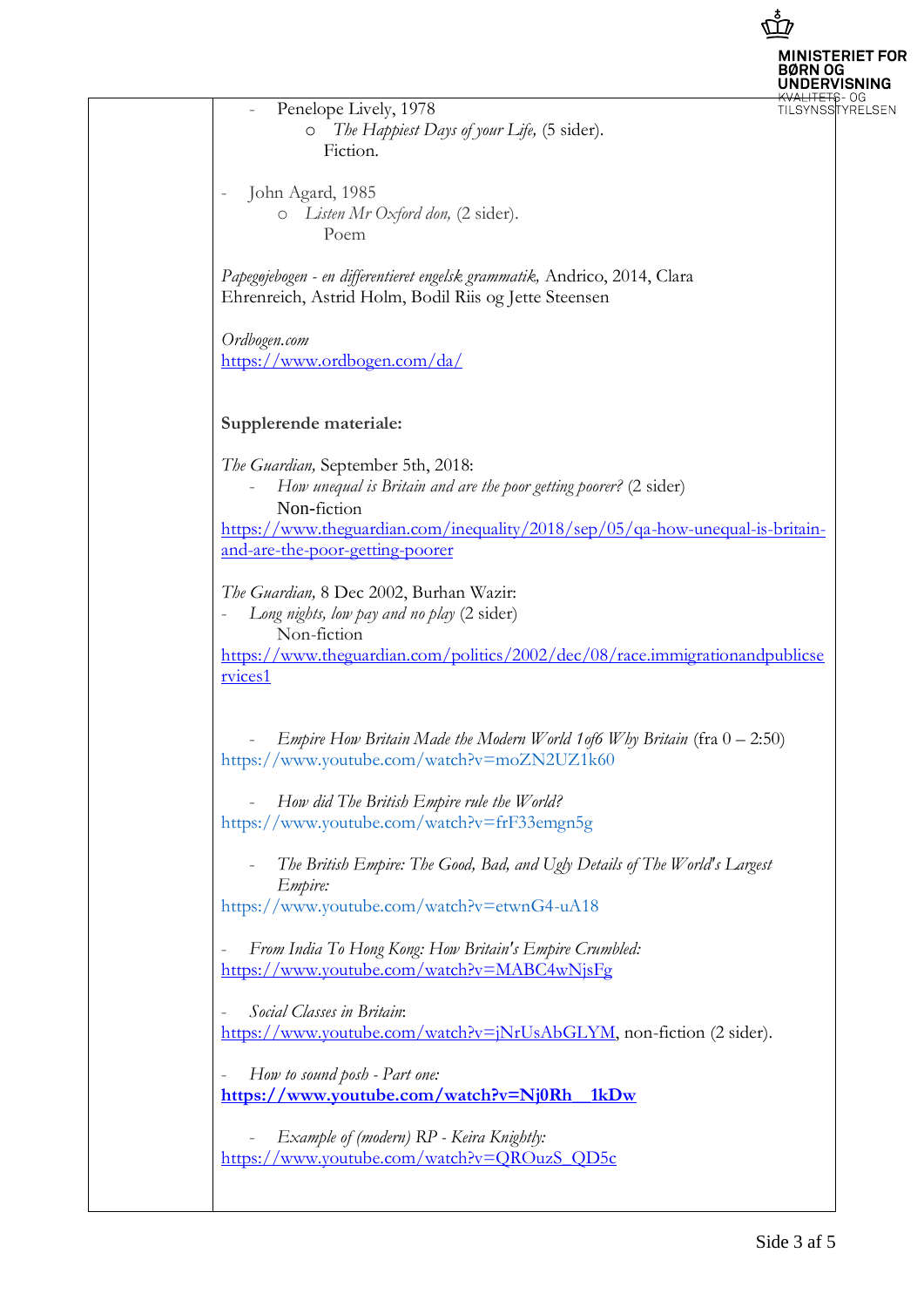|                                          | ጓØRN OG                                                                                                                                                                                                                                                                                                                                                                                                                                                                                                                                                                                                                                                                       | <b>MINISTERIET FOR</b><br><b>IDERVISNING</b> |
|------------------------------------------|-------------------------------------------------------------------------------------------------------------------------------------------------------------------------------------------------------------------------------------------------------------------------------------------------------------------------------------------------------------------------------------------------------------------------------------------------------------------------------------------------------------------------------------------------------------------------------------------------------------------------------------------------------------------------------|----------------------------------------------|
|                                          | In: Worlds of English, Anne Mette Finderup, Agnete Fog, Systime 2021:<br>TILSYNSSTYRELSEN<br>David Crystal on English (videos): Interview with David Crystal in Wales,<br>$\qquad \qquad -$<br>December 2011, (7 sider), non-fiction:<br>Watch! Crystal on English as a global language<br>Watch! Crystal on Caribbean English and John Agard<br>What are Creoles and Pidgins? And What's the Difference?<br>https://www.youtube.com/watch?v=qqJI7SdS9Gg<br>Small Axe Anthology Trailer:<br>https://www.youtube.com/watch?v=xmOHYtbvYO8                                                                                                                                       |                                              |
| Omfang<br><b>Særlige</b>                 | Ca. 24 lektioner á 45 min. / ca. 30 sider<br>The topic focuses on:                                                                                                                                                                                                                                                                                                                                                                                                                                                                                                                                                                                                            |                                              |
| fokuspunkte<br>r                         | Social class in Britain, the English school system (fee-paying schools vs. state<br>O<br>schools).<br>Accents as indicators of social class.<br>O<br>Multicultural Britain.<br>O<br>Multicultural Britain and social class.<br>O<br>Global English and English as a lingua franca<br>O<br>Introduction to analytical terms used for analysing fiction and non-fiction.<br>O<br>Oral proficiency: discussing the texts, expression opinions.<br>O<br>Putting texts into a broader context.<br>O<br>Introduction to linguistic style: formal language, everyday language, slang,<br>O<br>accents as indicators of social class; Received Pprnounciation, Cockney and<br>Creole. |                                              |
| <b>Væsentligste</b><br>arbejdsform<br>er | Klasseundervisning, par- og gruppearbejde, gruppepræsentationer samt<br>grammatikøvelser.                                                                                                                                                                                                                                                                                                                                                                                                                                                                                                                                                                                     |                                              |

| <b>Titel 3</b> | Immigration in the United States                                                                      |
|----------------|-------------------------------------------------------------------------------------------------------|
| <b>Indhold</b> | Kernestof:                                                                                            |
|                | In: Follow that Dream: American Themes, (eds. Bitten Arildsen and Chris<br>Plougheld), Systime, 1997: |
|                | Jimi Santiago Baca:<br><i>"Immigrants In Our Own Land"</i> (1982), (1 side), poem<br>$\circ$          |
|                | In: The International Herald Tribune, November 24, 2004:                                              |
|                | Suki Kim:                                                                                             |

 $\mathring{\tilde{\mathbb{D}}}$